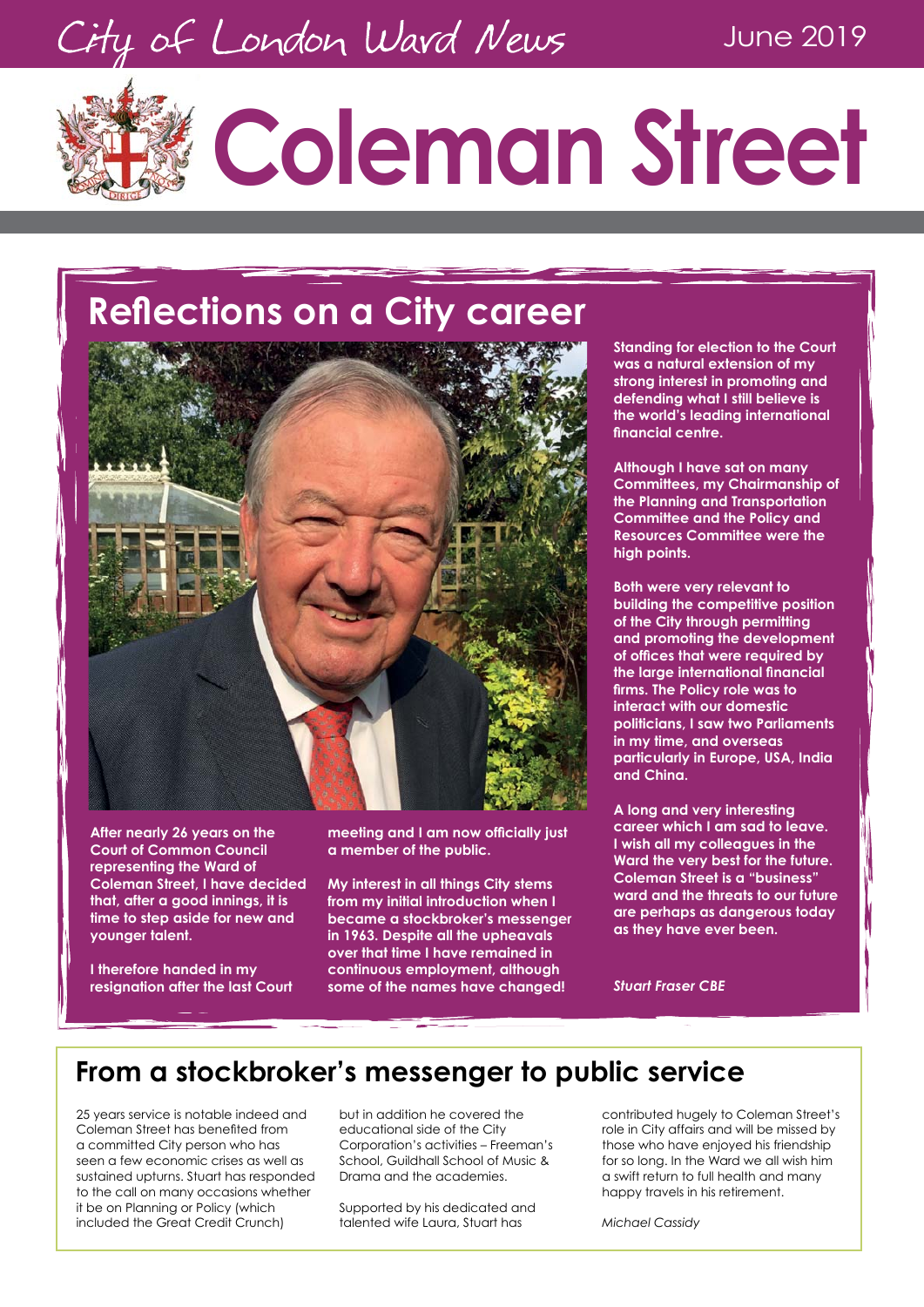

The ninth 'edition' of Sculpture in the City returns to the Square Mile at the end of June.

Each year the exhibition showcases contemporary works from internally renowned artists across the City's public spaces. Sculpture in the City is free and accessible all year round. It is delivered by the City

of London Corporation in partnership with Aon, Aviva, Beaumont, Bloomberg, British Land, Brookfield, CC Land, Generali, Hiscox, Nuveen Real Estate, Tenacity, Tower 42 and Twentytwo.

Image shows Bridging Home by Do Ho Suh, who responded to the migrant history of the

East End and the City with this ambitious commission installed on the footbridge over Wormwood Street. It is a to-scale replica of Suh's childhood home, a traditional Korean house.

**More information**

**sculptureinthecity.org.uk @sculpturecity**

# **Status check**

**If you're an EU, EEA or Swiss citizen, you and your family can apply to the EU Settlement Scheme to continue living in the UK after 30 June 2021. It's free to apply to the scheme.**

**Except in a few cases, you need to apply if:**

- **• you're an EU, EEA or Swiss citizen**
- **• you're not an EU, EEA or Swiss citizen, but your family member is**
- **• The EEA includes the EU countries and also Iceland, Liechtenstein and Norway.**



**This means you need to apply even if you:**

- **• were born in the UK but are not a British citizen – you can check if you're a British citizen if you're not sure**
- **• have a UK 'permanent residence document'**
- **• are a family member of an EU, EEA or Swiss citizen who does not need to apply – including if they're from Ireland**
- **• are an EU, EEA or Swiss citizen with a British citizen family member.**

**If your application is successful, you'll get either settled or pre-settled status. The EU Settlement Scheme is open.** 

**You can apply now if you meet the criteria. You will need to be living in the UK before it leaves the EU to apply. You do not need to apply if you have indefinite leave to enter the UK, indefinite leave to remain in the UK or have British or Irish citizenship (including 'dual citizenship').**

**The deadline for applying is 30 June 2021.**

**www.gov.uk/settled-status-eu-citizens-families**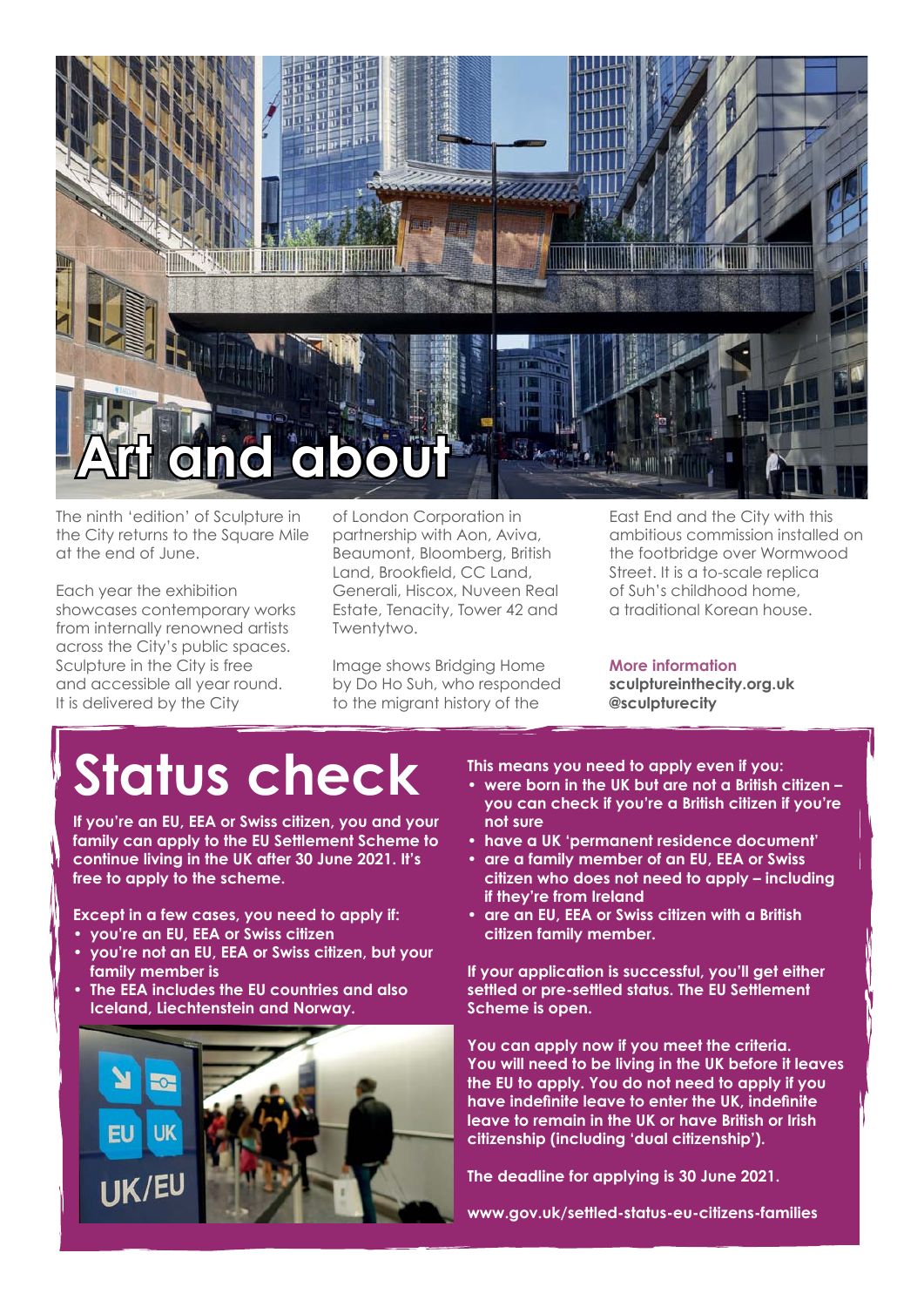# **One door closes…**



Snow Hill Police Station will close this summer almost 100 years after it first opened.

It has been home to many police and support teams since 1926. At present, finance, HR and Community Policing teams are among those based there. The building, owned by the City of London Corporation, is an underutilised asset and in need of much modernisation. As with many police forces in the UK, the City of London Police

continues to face budgetary constraints, and after a review of its policing footprint in the City, the decision was taken to close this station.

The City Police and City Corporation are working together on an ambitious plan to build a state-of-the-art police station and court complex near Fleet Street. This space will be designed to house the various teams needed to deliver a cohesive modern policing service for the City's communities.

Following the closure of Snow Hill, the nearest City of London Police station will be Wood

Street, a 1-minute walk away. You can also continue to report crimes online or call 101 or 999 in an emergency, or reach us via our website **cityoflondon.police.uk**

The level of service the City Police offers the City's communities will not be affected by the closure and if you have any concerns or issues you wish to raise in relation to it, please **email community@cityoflondon.pnn.police.uk**



Three brand new fully electric vehicles are joining the City of London Corporation's fleet, bringing the organisation a step closer to realising its goal of being the first authority to run a fully zero-emission fleet.

The EV80 will help the City Corporation deliver of some of its key services across London. The vehicles will service the Barbican Library in the Square Mile, the City of London Cemetery and Crematorium in Manor Park and the Heathrow Animal Reception Centre at Heathrow Airport.

The EV80 is the first fully electric vehicle launched as part of Heathrow LDV's range of commercial vehicles. It boasts



a 120-mile range on a single charge and, thanks to its high-capacity lithium battery, can be fully charged in less than 90 minutes.

The vehicles, which are Ultra Low Emission Zone compliant and designed for urban driving, are already being used by delivery and utility companies,

together with selected city councils across the country.

The vehicles are fitted with an award-winning Brigade Quiet Vehicle Sounder and white noise reversing rear for enhanced pedestrian and cyclist safety. Full driver training will be provided to City Corporation staff by the team at Heathrow LDV.

In April this year the City of London Corporation awarded a pioneering new tech-driven waste collection, street cleansing and ancillary services contract to Veolia – covering the Square Mile. As part of the contract, the City Corporation aims to become the first authority in the UK to run a fully electric fleet of Refuse Collection Vehicles.